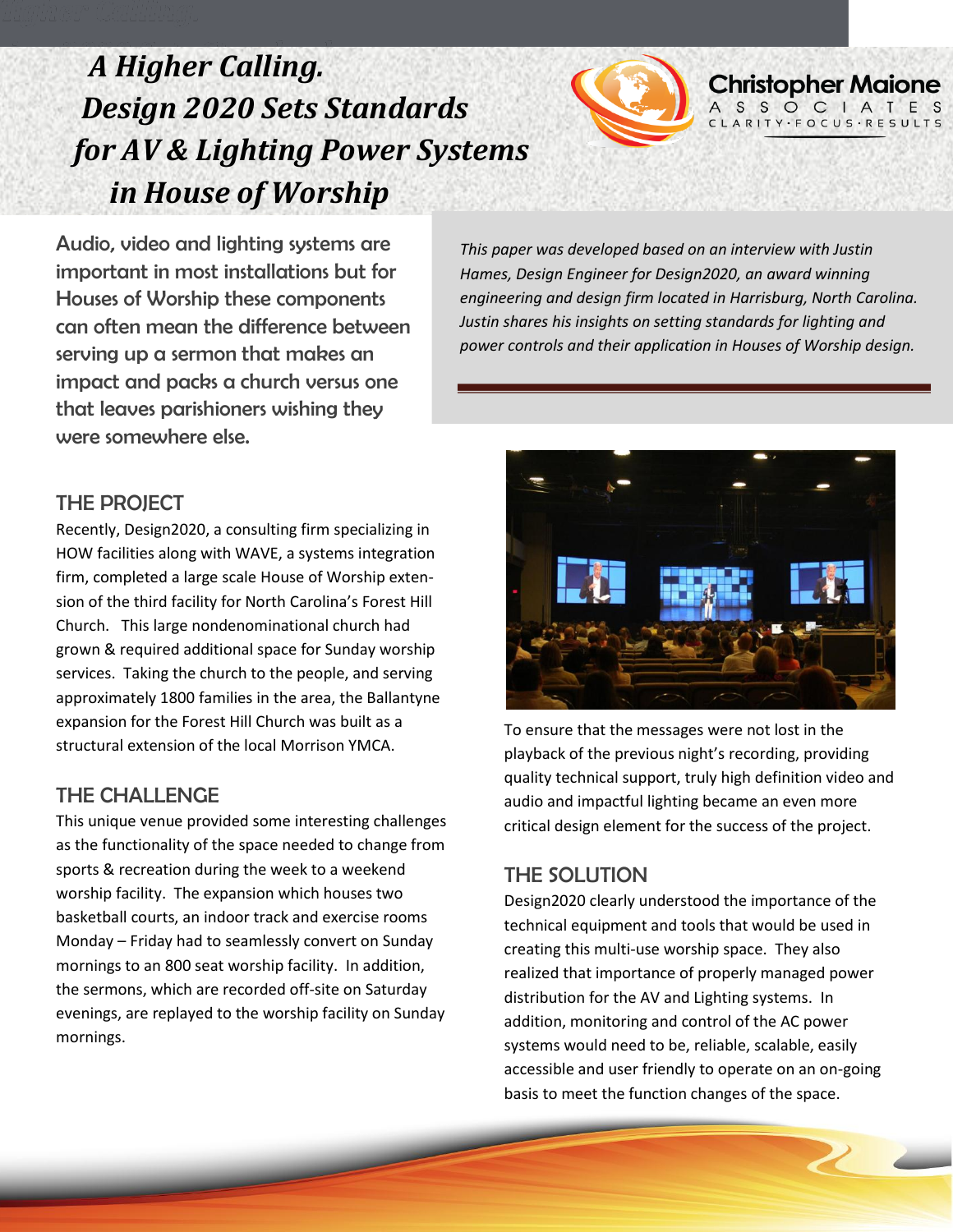Firmly believing in following standards for their designs, Design2020 called for two separate circuit breaker panels, one dedicated to handle the AV equipment and one dedicated for the Lighting.

The AV systems included a Meyer Sound system, multiple (3) video front projection displays and all the audio/video production support equipment (cameras, switchers, etc.) to record and display the high definition playback of the services.



Their creative lighting solutions needed to provide movement and dramatic lighting effects on stage and include full stage lighting, moving lights, as well as LED lighting.

### THE PRODUCTS & CAPABILITIES

Two LynTec RPC 341 panels were chosen. The AV panel included an isolation transformer which provided a good technical ground for all the audio and video equipment. This panel provided all the necessary circuits with room for expansion if needed in the future.



The second panel supported all of the

lighting equipment including stage lighting, moving lights,



**Christopher Maione** A S S O C I A T E S ARITY · FOCUS · RESULTS

240 Main Street | Suite 611 | Northport, NY | 11768 | 631.759.0357 www.chrismaione.com

flown fixtures, LED lighting etc. This was a non-dim lighting panel, providing the needed circuits to support the complete lighting system.

In both panels, the Lyntec solution provided remote



monitoring and control capabilities accessible over the local area network (IP based) which was important functionality requested by the client. In fact, remote monitoring was one of the prime reasons for selecting the LynTec panels. Used by

the church's technical director to manage, set programming, configure the system, monitor the incoming

| LynTec ---------                                     |                                            |  |                                                    |               |  |                              | <b><i><i><u><b>RESERVE 1504</b></u></i></i></b><br><b>Learn military 1.156</b><br>115.747 |                                  |
|------------------------------------------------------|--------------------------------------------|--|----------------------------------------------------|---------------|--|------------------------------|-------------------------------------------------------------------------------------------|----------------------------------|
|                                                      | <b>Notes Eastern Seller Claring School</b> |  |                                                    |               |  |                              |                                                                                           | Complete (TC)<br><b>List</b>     |
| <b>Johat Controls</b>                                |                                            |  | Flassel Sarrais turks PPS.<br><b>Bake Avias NV</b> |               |  | <b>Zone Corero</b>           |                                                                                           |                                  |
| <b>M Sheakers On</b>                                 | ю<br><b>Stattes</b>                        |  | <b>CM</b>                                          | <b>SHARES</b> |  | Addr. t.                     |                                                                                           | <b><i><u>Inches Acce</u></i></b> |
| <b>Id Streams</b> LB                                 | 脏<br>Shary                                 |  | <b>Card</b>                                        | w             |  | Abd <sup>2</sup> 2           | Ŵ                                                                                         | w                                |
| <b>PARK OR</b>                                       | 285                                        |  | ÷                                                  | <b>OFF</b>    |  | AMP <sup>1</sup> .3          |                                                                                           | halls fami                       |
| <b>MARK</b>                                          | <b>Kinning Data</b>                        |  | <b>SHOP</b>                                        | <b>COL</b>    |  | <b>Powered Suit 1</b>        |                                                                                           | ۰<br><b>Lot for</b>              |
| <b>E. Model</b>                                      | <b>SAVING CANE</b>                         |  | $\overline{\phantom{a}}$                           | <b>TAN</b>    |  | <b>First</b><br>ed Tolk 3    |                                                                                           |                                  |
|                                                      | <b>BORDER</b>                              |  | ias                                                | <b>COL</b>    |  | <b>Produktion</b>            |                                                                                           | Ξ<br><b>Business</b><br>4        |
| <b>Winnipeg</b>                                      | ASAF 1                                     |  | ä,                                                 | in.           |  | ANA-3                        |                                                                                           | ×                                |
|                                                      | AAAP K                                     |  | ×                                                  | ◆             |  | AMP AT                       |                                                                                           | <b>Dent O</b>                    |
| <b>InsterLepent</b><br><b><i><u>SAGI INA</u></i></b> | AAP-5                                      |  | m                                                  | œ             |  | MAP 5                        |                                                                                           |                                  |
| $\overline{ }$                                       | <b>SIGHT49</b>                             |  | ÷                                                  | m             |  | <b>Floormet FA 15</b>        |                                                                                           |                                  |
| $\overline{\phantom{a}}$                             | <b>ISO</b>                                 |  | ÷                                                  |               |  | <b>Finance</b><br>4479.8     |                                                                                           |                                  |
| $\overline{\phantom{a}}$                             | <b>Friedrich Fig. 1</b>                    |  | $\rightarrow$                                      | <b>SPR</b>    |  | <b><i>Program W.A.S.</i></b> |                                                                                           |                                  |
| $\sim$                                               | <b>Upproved PA.2</b>                       |  | ÷                                                  | 199           |  | Puterme PA.6                 |                                                                                           |                                  |
| Institute                                            | œ                                          |  | w                                                  |               |  | Any Hack 15                  |                                                                                           |                                  |
| $\equiv$                                             | Processors                                 |  | w                                                  | <b>TOP</b>    |  | Amy like a 17                |                                                                                           |                                  |
|                                                      | $-1$<br>٠                                  |  | ۰                                                  | w             |  | Any Rain 16                  |                                                                                           |                                  |
|                                                      | <b><i><u>Silver administration</u></i></b> |  | w                                                  | m             |  | Any Date 19                  |                                                                                           |                                  |
| $\frac{m}{2}$                                        | Ang mack 1                                 |  | ÷                                                  | œ             |  | Ang Rale 14                  |                                                                                           |                                  |
| <b>Busiel</b>                                        | Ainy Stark 2                               |  | ÷                                                  | w             |  | Any Rack 13                  |                                                                                           |                                  |
|                                                      | Ainji riuste ti                            |  | $\cdots$                                           | m             |  | Ang reart 12                 |                                                                                           |                                  |
|                                                      | A serious Drivers                          |  | <b><i>SERVICE MARTIN</i></b>                       |               |  | Allege Sharin in L.          |                                                                                           |                                  |

voltage and to see the status of each of the breakers, the client log in portal and access to the panels via the web was critical to meeting their performance objectives and Design2020's design standards.

### THE RESULT

In operation, the client has access to each and every circuit for the AV and Lighting systems. Practical yes; convenient without a doubt!

Mark Bishop, President of LynTec commented "Design2020 is one of those progressive design and engineering firms that understand the value of setting standards to ensure that clients are always pleased with the results."

For this project and for all of their project work, Design2020 specifies two separate circuit breaker panels. They work closely with the specifying Electrical Engineers to provide them with detailed specifications on how the AV and Lighting panels are to be circuited.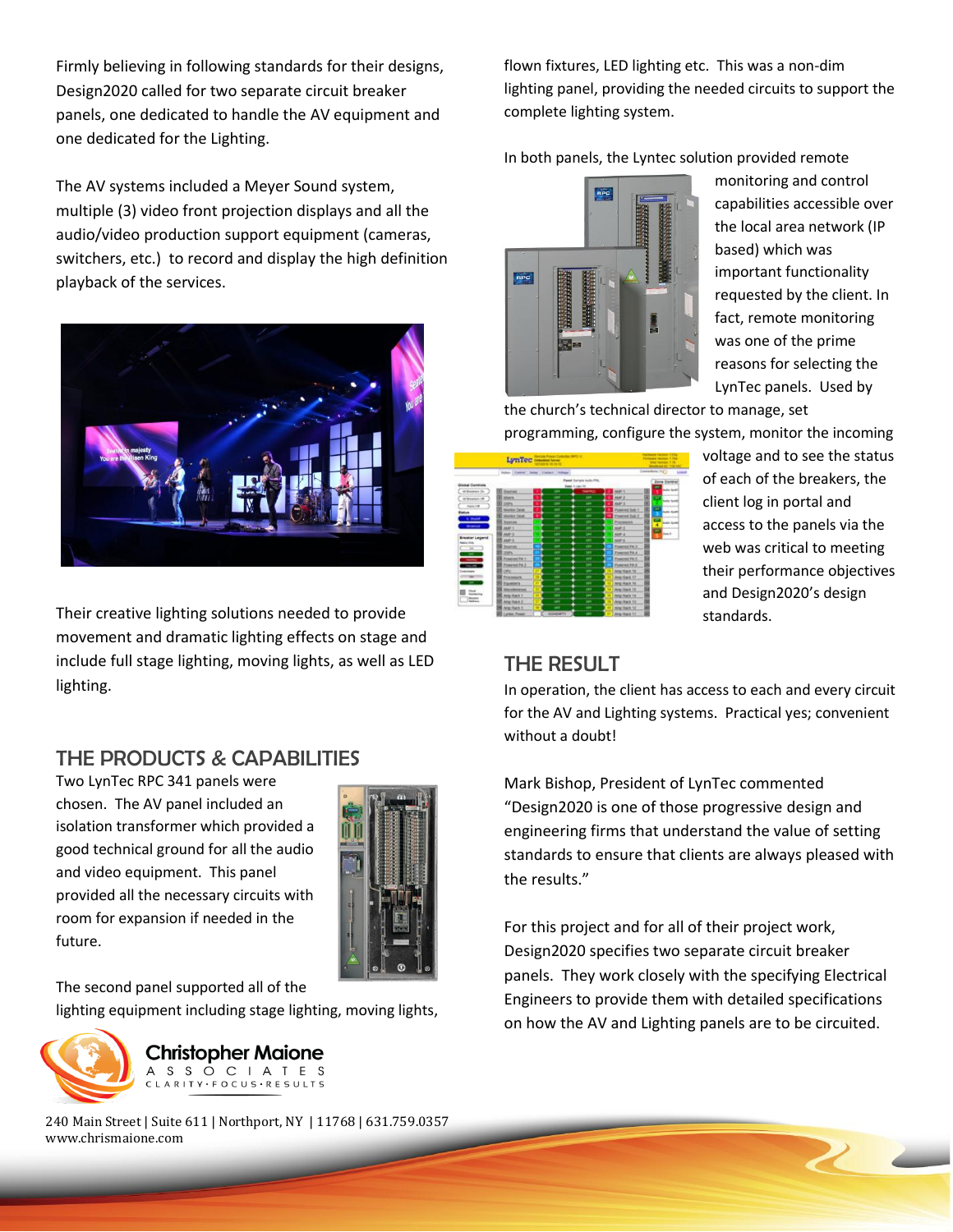In this manner, the Electrical Engineer knows precisely how much power is required for each panel, how the panels are to be circuited and configured and where the isolation transformer is required.

In this instance, clients like Forest Hill Church rely on Design2020 to ensure best practices and standards are met particularly when it comes to AC power distribution. Says Justin Hames, Design Engineer at Design2020, "The Lyntec panels and isolation transformer were well suited for this project. We've used these previously on other project with similar success." "There product provides a clean and efficient solution from a control and connectivity stand point."

LynTec's benefits include fewer panels, one control platform and easy controls by contact closure as well as strong customer service and support. Designers and clients are always appreciative. And in the case of HOW design, they may even be singing their praises.

#### THE VALUE ADD

In today's world, our sensitivities are bombarded with visual and audio experiences every day. We are programmed for multi-tasking and are continually asked to shift attention and focus. From the games our children play, to the movies we watch and the special effects that we see, we are inundated with powerful graphic and auditory messages from people that are trying to get and maintain our attention.

In addition, cell phones, iPads, iPods, Androids and other applications provide us with mobile solutions and content that we can access 24 / 7, 365. The House of Worship market sees these innovations as another resource and tool with which to reach congregants and to provide outreach to potential newcomers.



*Design2020 is an award winning engineering and design consulting firm located in Harrisburg, North Carolina.* 

*Their secret formula is found in the intersection of math and emotion for every project, and embodies the partnership of Paul Henderson and Armando Fullwood, founders of the firm. Together, they have connected a boutique team of skilled professionals that base success on performance and are the proud winners of four Solomon Awards for Best Design Projects.*

*With over 90% of their business focused on worship facilities, their secret formula blends math and emotion in every project and creates a blissful balance between aesthetics and performance in HOW design. Says Design2020's Design Engineer, Justin Hames, "Our mission is to create state of the art acoustics, audio, video, lighting and media technology designs for clients who have a passion to proclaim the gospel in a traditional presentation."*

www.Design2020.com

#### ABOUT JUSTIN HAMES

*Design Engineer, Justin Hames, is an electrical engineer from Clemson University with 15 years experience in A / V/ L and high definition broadcast design. He sees a bright future for House of Worship design that embraces flexible spaces and mobile opportunities in addition to traditional brick and mortar designs. Justin is proud to be part of a company that creates incredible environments that communicate the heart and passions of the clients they serve.*

 $\overline{2}$ 



**Christopher Maione** A S S O C I A T E S ARITY · FOCUS · RESULTS

240 Main Street | Suite 611 | Northport, NY | 11768 | 631.759.0357 www.chrismaione.com